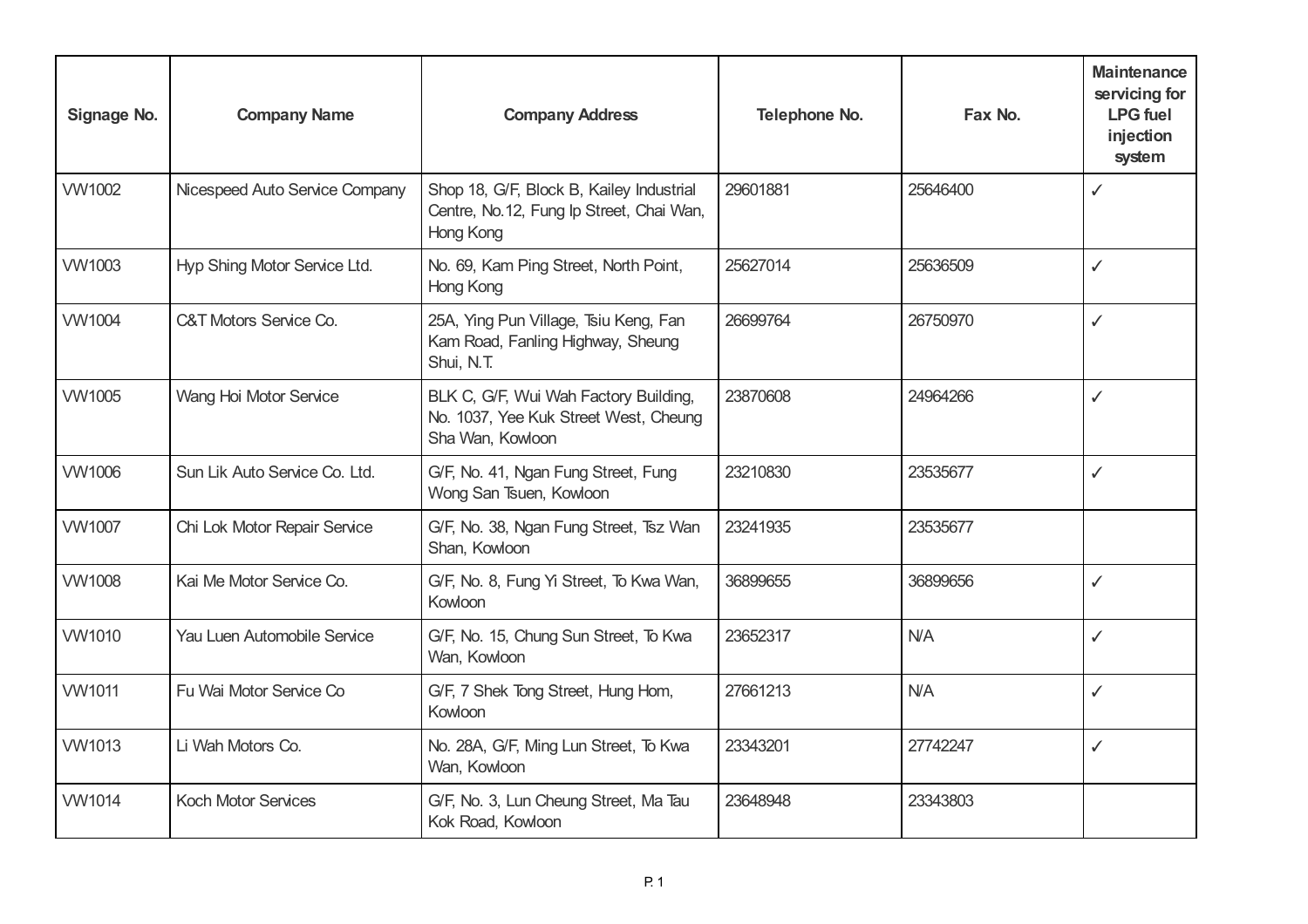| <b>VW1015</b> | Cheung Kong Motors Repair Co.             | No. 13, Shung Ching San Tsuen, Tai Tong<br>Road, Tai Tong, Yuen Long, N.T.             | 24770326 | 24701787   |              |
|---------------|-------------------------------------------|----------------------------------------------------------------------------------------|----------|------------|--------------|
| <b>VW1016</b> | Wah Kin Motors Co.                        | Shop 12, G/F, Hong Fai Building, No.<br>60A, Wing Hong Street, Lai Chi Kok,<br>Kowloon | 27421469 | 21484068   | $\checkmark$ |
| <b>VW1017</b> | Shui Sun Car Service Co. & Taxi           | Flat 7, G/F, Hong Fai Building, No. 68,<br>Wing Hong Street, Sham Shui Po,<br>Kowloon  | 29589190 | 21484068   |              |
| <b>VW1018</b> | Three Star Motor Company Limited          | G/F, No. 9 King Sing Street, Wanchai,<br>Hong Kong                                     | 25743083 | <b>N/A</b> | $\checkmark$ |
| <b>VW1019</b> | Sun Hung Wan Motor Service Co             | Jade Mansion, No. 34, Fort Street, Shau<br>Kei Wan, Hong Kong                          | 25550078 | N/A        | $\checkmark$ |
| <b>VW1020</b> | Wing Hing Motors Company                  | No. 159A, Kiu Kiang Street, Sham Shui<br>Po, Kowloon                                   | 27083943 | 27088291   |              |
| <b>VW1021</b> | Tong Kong Auto Service Centre             | G/F, No. 393 Sha Tsui Road, Tsuen Wan,<br>N.T                                          | 24937553 | <b>N/A</b> |              |
| <b>VW1022</b> | Hip Sing Motor Cars Co.                   | G/F, No. 25 Tang Uk Street, Ha Kwai<br>Chung Tsuen, Kwai Fong, N.T.                    | 27453241 | N/A        |              |
| <b>VW1023</b> | Tai Chung Motor Service Co                | G/F, No. 36, Chung Wui Street, Tai Kok<br>Tsui, Kowloon                                | 23800999 | N/A        |              |
| <b>VW1024</b> | Yau Shing Motor Service                   | Flat C, G/F, No. 33, Beech Street, Tai Kok<br>Tsui, Kowloon                            | 23866331 | <b>N/A</b> |              |
| <b>VW1025</b> | Prosperity Car Service Company<br>Limited | No. 45, Wan Fung Street, Kowloon                                                       | 96733749 | N/A        | $\checkmark$ |
| <b>VW1026</b> | Sun Sing Motor Co.                        | G/F, No. 7, Mui Hing Street, Happy Valley,<br>Hong Kong                                | 25755434 | 25755434   |              |
| <b>VW1027</b> | Ping Kee Hip Sang Garage                  | G/F, No. 48, Oi Man Street, Shau Kei<br>Wan, Hong Kong                                 | 29671398 | 29679160   |              |
| <b>VW1028</b> | Wai Man Auto Co.                          | G/F, No. 29 Hing Man Street, Sai Wan<br>Ho, Hong Kong                                  | 28861136 | 28861956   |              |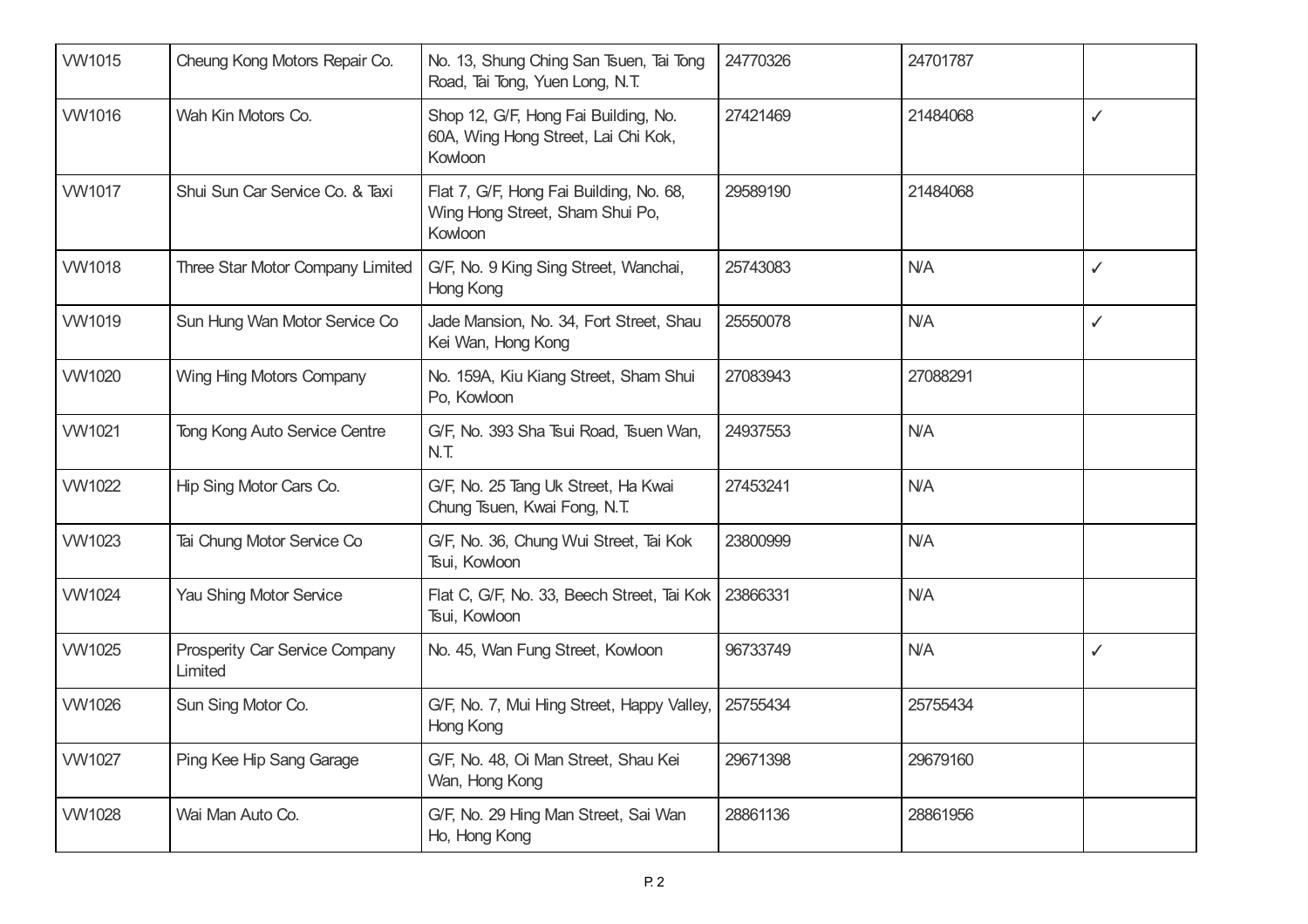| <b>VW1030</b> | Chung Sing Motor Car Service<br>Centre    | Room 5, G/F, TCL Tower, No. 8, Tai Chung<br>Road, Tsuen Wan, N.T.                               | 24394791 | N/A        | ✓            |
|---------------|-------------------------------------------|-------------------------------------------------------------------------------------------------|----------|------------|--------------|
| <b>VW1031</b> | <b>Best Source Motor Service Centre</b>   | Flat 1, G/F, Wing Yu Factory Building, No.<br>10-14, Wang Wo Tsai Street, Tsuen Wan,<br>N.T     | 24363682 | N/A        | $\checkmark$ |
| <b>VW1033</b> | Kay Yip Garage                            | Flat 3, Block A, G/F, Yau Tong Industrial<br>City, No. 17-25, Ko Fai Road, Yau Tong,<br>Kowloon | 23795478 | N/A        | $\checkmark$ |
| VW1034        | Hopewell Motor Service Co.                | G/F, No. 19, Tai Shek Street, Sai Wan Ho,<br>Hong Kong                                          | 29154519 | N/A        | $\checkmark$ |
| <b>VW1035</b> | Wing Shun Motors Co.                      | Flat 2, G/F, Wing Shun Mansion, No. 9,<br>Kin Wah Street, North Point, Hong Kong                | 25780808 | N/A        | $\checkmark$ |
| <b>VW1036</b> | Hop Fat Motor Cars Service<br>Limited     | Shop C, G/F, Victorious Factory Building,<br>No. 20, Sam Chuk Street, San Po Kong,<br>Kowloon   | 27263298 | <b>N/A</b> |              |
| <b>VW1037</b> | Luen Lik Motor Car Service                | Shop 6A, G/F, Well Fung Industrial<br>Centre, No. 68, Ta Chuen Ping Street,<br>Kwai Chung, N.T. | 24181629 | 31658612   | $\checkmark$ |
| <b>VW1038</b> | <b>Hing Fat Motor Services Limited</b>    | Shop 6, G/F, Kin Fat Industrial Building,<br>No. 13, Kin Fat Street, N.T.                       | 24638678 | N/A        | $\checkmark$ |
| <b>VW1039</b> | Tung Lok Motor Services Co.               | G/F, No. 56, Tsui Fung Street, Wong Tai<br>Sin, Kowloon                                         | 23536327 | <b>N/A</b> |              |
| VW1040        | Chun Fat Motors Repair Service Co         | G/F, No. 7, Tsun Fat Street, To Kwa Wan,<br>Kowloon                                             | 23655606 | N/A        | $\checkmark$ |
| <b>VW1041</b> | Sum Kee Motor Repairing Service<br>Centre | Flat A, G/F, Cheung Hing Industrial<br>Building, Tai Yip Street, Kwun Tong,<br>Kowloon          | 23050868 | 27595718   |              |
| <b>VW1042</b> | <b>Heman Motors</b>                       | Shop B, G/F, Luen Fat Mansion, No. 35,<br>Sheung Heung Road, To Kwa Wan,<br>Kowloon             | 27736766 | 23338994   | ✓            |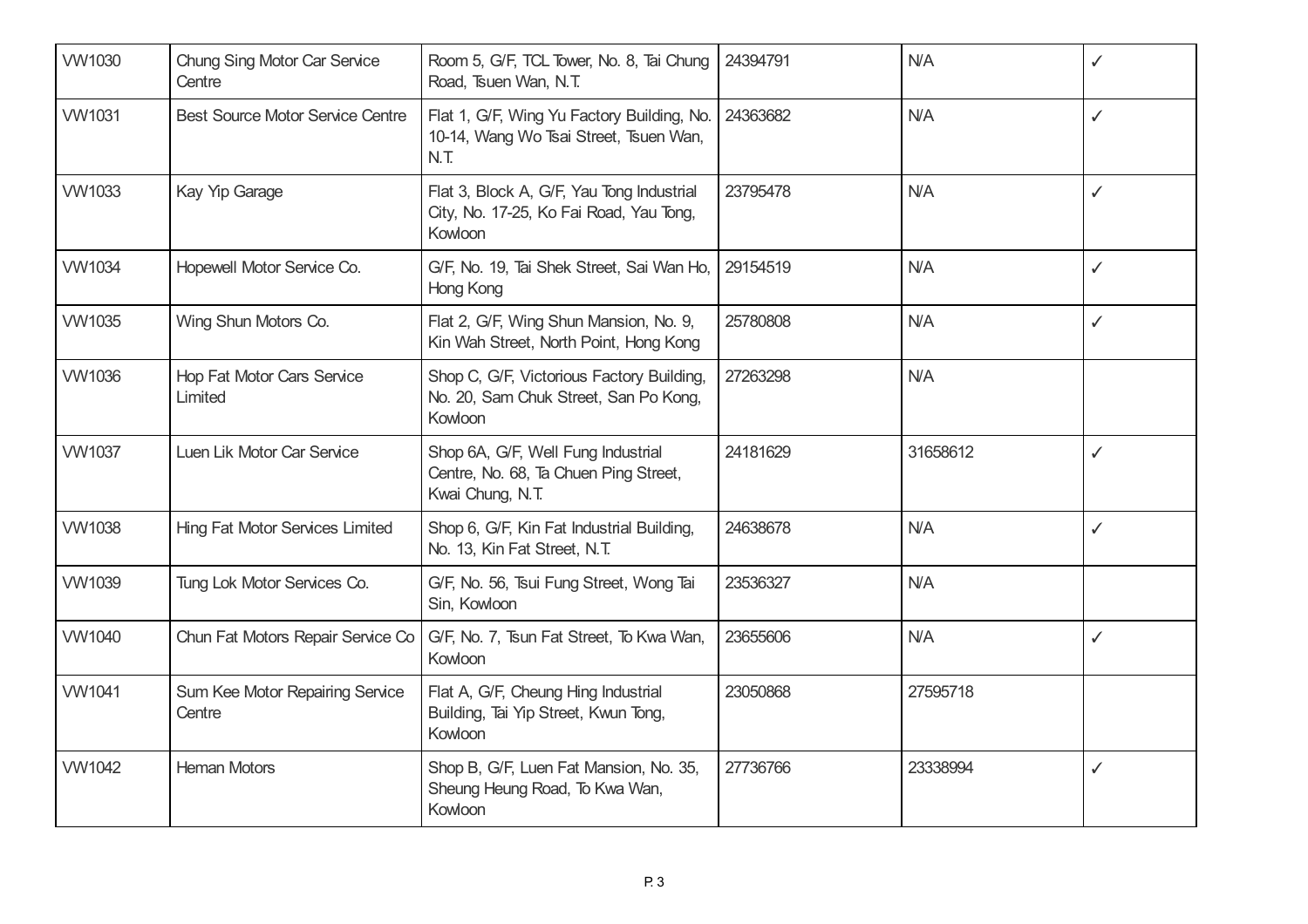| VW1043        | <b>Ks Motor Service Limited</b>   | G/F Flat A, Wah Lung Industrial Bldg, No.<br>49-53, Wang Lung Street, N.T.               | 26122578 | N/A        | ✓            |
|---------------|-----------------------------------|------------------------------------------------------------------------------------------|----------|------------|--------------|
| <b>VW1044</b> | Kwok Hung Motor Service           | G/F, No. 23A, Tai Shek Street, Sai Wan<br>Ho, Hong Kong                                  | 25686376 | <b>N/A</b> | $\checkmark$ |
| <b>VW1045</b> | Sun Luen Motor Car Co.            | G/F, No. 202, Fuk Wing Street, Sham<br>Shui Po, Kowloon                                  | 23864660 | N/A        |              |
| <b>VW1046</b> | Ming Shing Motors Service Limited | G/F, Flat 3, Goodview Industrial Building,<br>No.11, Kin Fat Street, Tuen Mun, N.T.      | 35419726 | 35419727   | $\checkmark$ |
| <b>VW1047</b> | Wai Keung Motor Cars Services     | Flat/Rm 163, G/F, Wing Pont House, 161-<br>163 Fuk Wing Street, Sham Shui Po,<br>Kowloon | 23869688 | 23863122   |              |
| <b>VW1048</b> | <b>Success Motor Service</b>      | Flat/Rm 9, G/F, Tung Mau Square, Tai Po,<br>N.T                                          | 26389806 | <b>N/A</b> | $\checkmark$ |
| VW1049        | Hop Shun Garage                   | G/F, No. 20, Li Tak Street, Tai Kok Tsui,<br>Kowloon                                     | 23942254 | N/A        |              |
| <b>VW1050</b> | Tai Tai Motor Service Co.         | G/F, No. 89, Ting On Street, Ngau Tau<br>Kok, Kowloon                                    | 27578586 | 27578586   |              |
| <b>VW1051</b> | Kam Shan Car Service              | G/F, No. 496, Tai Hang Village, Tai Po,<br>N.T                                           | 26658139 | <b>N/A</b> | $\checkmark$ |
| <b>VW1052</b> | Hing Wah Repair Auto Service      | G/F, No. 35, Lok Shan Road, To Kwa<br>Wan, Kowloon                                       | 61526190 | <b>N/A</b> |              |
| <b>VW1054</b> | <b>Ctny Motors Limited</b>        | 1, Shau Kei Wan Centre, 407, Sai Kei<br>Wan Road, Shau Kei Wan, Hong Kong                | 26199184 | <b>N/A</b> | $\checkmark$ |
| <b>VW1055</b> | <b>Success Repair</b>             | G/F, Flat G, On Lok Factory Building, 95-<br>97, Ha Heung Road, To Kwa Wan               | 65659977 | <b>N/A</b> | $\checkmark$ |
| <b>VW1056</b> | Hop Lee Motor Service Co.         | Lot 516, Ting Kok Road, Tai Po, N.T.                                                     | 26616814 | <b>N/A</b> |              |
| <b>VW1057</b> | Man Shing Motors Car Service Co   | Flat/Rm 8, G/F, New Trade Center, 6 On<br>Ping Street, Shatin, N.T.                      | 26868494 | 26370661   | $\checkmark$ |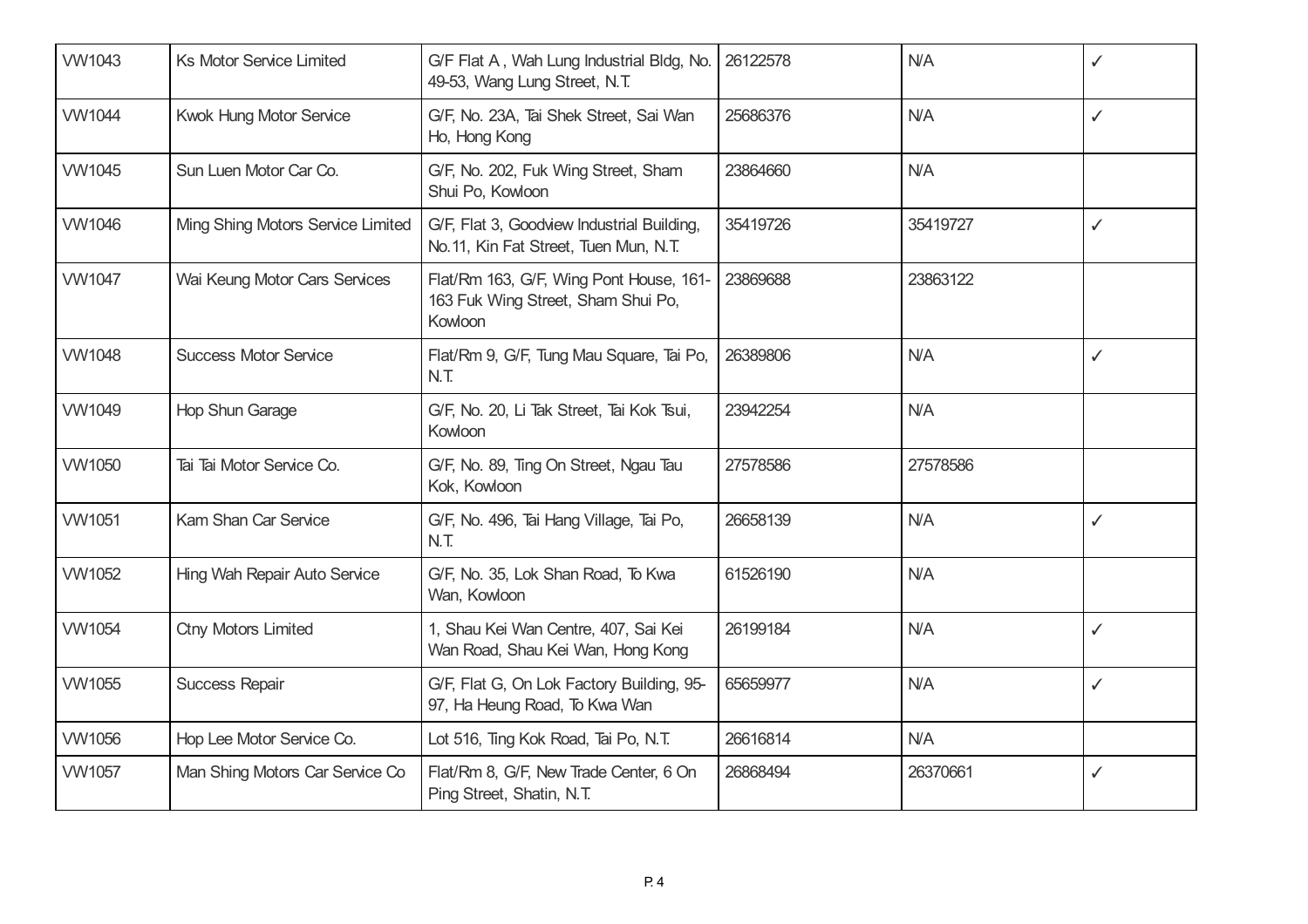| <b>VW1058</b> | Lo Keung Motor Repair                     | Shop E, G/F, Hang Cheung Court, 22-28,<br>Sai Wan Ho Street, Shau Kei Wan, Hong<br>Kong        | 90238327 | <b>N/A</b> |              |
|---------------|-------------------------------------------|------------------------------------------------------------------------------------------------|----------|------------|--------------|
| <b>VW1059</b> | Ching Kung Motor Service Centre           | G/F, Bic Wah Court, No. 464C-D, Des<br>Voeux Road West, Sai Wan, Hong Kong                     | 25511949 | 29155650   |              |
| <b>VW1060</b> | Cheung Sun Kee Car Service                | G/F, No. 24, Hung Wan Street, To Kwa<br>Wan, Kowloon                                           | 26059601 | 26080105   |              |
| <b>VW1061</b> | Sam Kee Automobile Engineering<br>Limited | G/F, No. 22D, Ho Yeung Street, Tuen<br>Mun, N.T.                                               | 24045003 | 24045009   |              |
| <b>VW1062</b> | Yau Shing Motor Services Limited          | Flat/Rm 3, G/F, Decca Industrial Centre,<br>No. 12, Kut Shing Street, Chai Wan, Hong<br>Kong   | 28956268 | N/A        | $\checkmark$ |
| <b>VW1063</b> | Hung Lee Motors Company Limited           | G/F, No. 2-4, Warrent Street, Tai Hang,<br>Hong Kong                                           | 55924343 | <b>N/A</b> | $\checkmark$ |
| <b>VW1064</b> | <b>Union Winner Limited</b>               | S.C. 7A1 DD 7 LOT 327, Tai Hang Tsuen,<br>Fanling, N.T.                                        | 93692094 | <b>N/A</b> | $\checkmark$ |
| <b>VW1065</b> | Tung Hing Car Service                     | Shop 46-48B G/F, Hing Man Mansion,<br>Hing Man Street, Hong Kong                               | 62922633 | N/A        |              |
| <b>VW1066</b> | Jet Go Auto Service Company<br>Limited    | E2, G/F, Wah Hing Industrial Mansions,<br>No. 36, Tai Yau Street, San Po Kong,<br>Kowloon      | 92807076 | 27932099   |              |
| <b>VW1068</b> | Sun Keung Vehicle Engineering<br>Co. Ltd  | No.8, G/F, Block A, Yau Tong Industrial<br>City, No. 17, Ko Fai Road, Yau Tong,<br>Kowloon     | 94054567 | <b>N/A</b> |              |
| <b>VW1069</b> | King Wah Repair Auto Service              | G/F, No. 27, Wan Hon Street, Kwun Tong,<br>Kowloon                                             | 27973086 | 23040685   |              |
| <b>VW1070</b> | Hung Wan Motors Service                   | G/F, No. 16, Cheung Ning Street, To Kwa<br>Wan, Kowloon                                        | 27884042 | <b>N/A</b> | ✓            |
| <b>VW1075</b> | Min Kee Motors Company Limited            | Flat/Rm A, G/F, Oxford Industrial Building,<br>No. 42-46, Wang Lung Street, Tsuen Wan,<br>N.T. | 24932635 | 26146777   |              |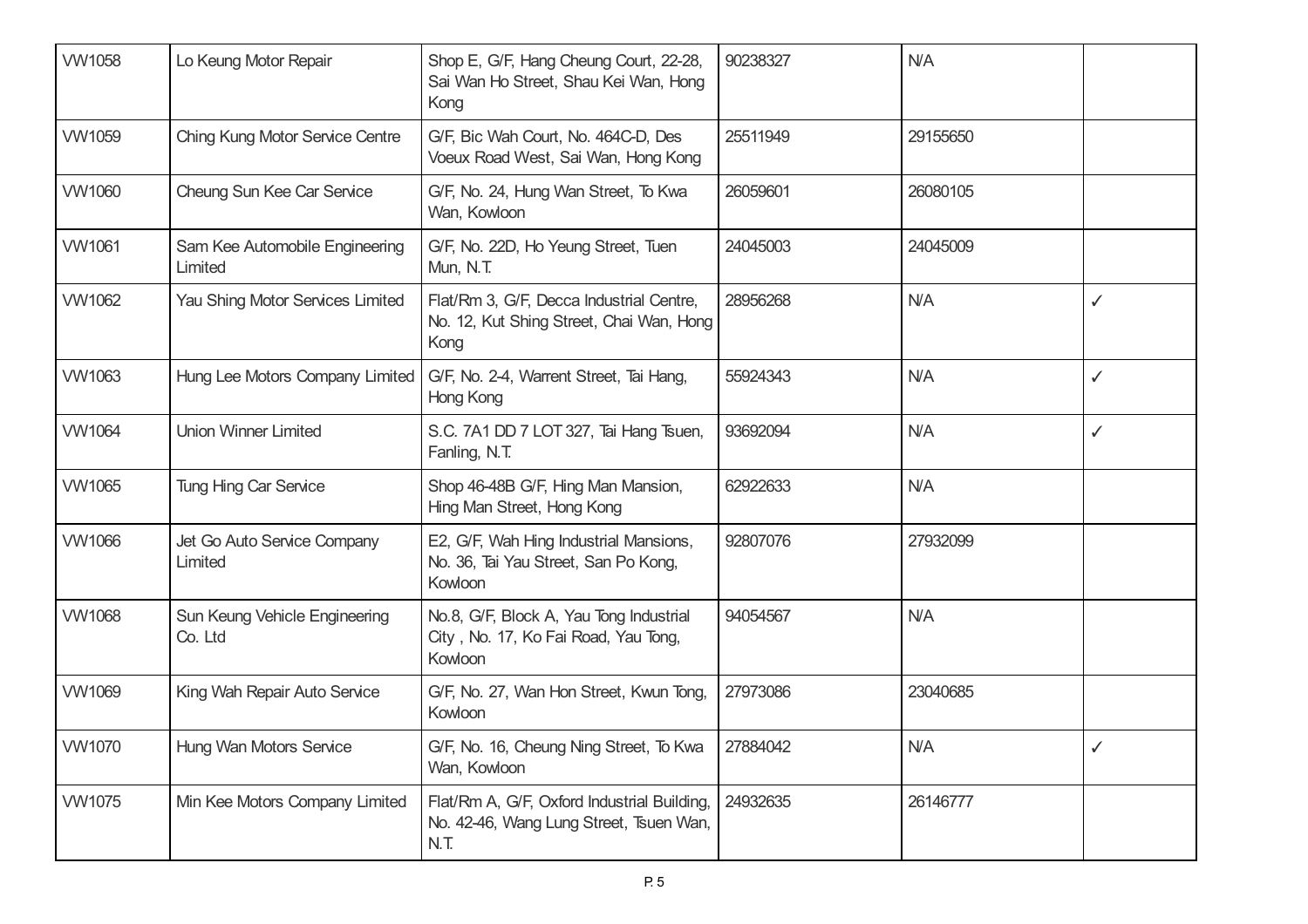| <b>VW1076</b> | Luen Kwong Taxi Company                        | Flat/Rm 16, Blk. B, Kailey Industrial<br>Centre, No. 12, Fung Yip Street, Chai<br>Wan, Hong Kong | 28983336 | N/A      | ✓            |
|---------------|------------------------------------------------|--------------------------------------------------------------------------------------------------|----------|----------|--------------|
| <b>VW1077</b> | Kwok Cheung Motor Air Condition<br>Electricity | G/F, No. 75, Tak Ku Ling Road, Kowloon<br>City, Kowloon                                          | 27188823 | N/A      |              |
| <b>VW1078</b> | <b>Yiu Wah Shun Chit Motor Service</b>         | Rm 3, 2/F, Transport City Building, 1-7<br>Shing Wan Road, Tai Wai, Shatin, N.T.                 | 26056222 | N/A      | $\checkmark$ |
| <b>VW1079</b> | Chun Sing Motor Car Service Co.                | G/F, No. 6, Ting On Street, Ngau Tau Kok,<br>Kowloon                                             | 61035595 | N/A      | $\checkmark$ |
| <b>VW1081</b> | Tung Luen Motors Co                            | G/F, No. 560, Fuk Wa Street, Sham Shui<br>Po, Kowloon                                            | 27437307 | N/A      |              |
| <b>VW1082</b> | Wang Kei Motor Service Company                 | G/F, D1, 65 Po On Road, Cheung Sha<br>Wan, Kowloon                                               | 62789839 | N/A      | $\checkmark$ |
| <b>VW1083</b> | Fung Ying Motor Repairing Co.                  | Hi Yip Factory Building, No. 2-6, Hi Yip<br>Street, Tung Tau Industrial Area, N.T.               | 68984211 | 23659778 |              |
| <b>VW1085</b> | Kwan Yick Motors Service                       | Unit A3, G/F, 23 Tsui Fung Street, Fung<br>Wong Sun Chuen, Wong Tai Sin, Kowloon                 | 92199459 | N/A      | $\checkmark$ |
| <b>VW1087</b> | Wai Cheong Motor Accessories Co                | G/F, No. 52, Ming Fung Street, Fung<br>Wong San Tsuen, Wong Tai Sin, Kowloon                     | 90158733 | N/A      | $\checkmark$ |
| <b>VW1089</b> | On Yip Motor Services Ltd                      | Flat/Rm 6B, G/F, Hop Ming Factory<br>Building, 6 On Yip Street, Chai Wan,<br>Hong Kong           | 26529332 | N/A      | $\checkmark$ |
| <b>VW1090</b> | Luen Tung Motor Service                        | G/F, Fung Cheung House, 29 Wan Fung<br>Street, Tsz Wan Shan, Wong Tai Sin,<br>Kowloon            | 91262085 | N/A      |              |
| <b>VW1091</b> | <b>Eternal Loyal Limited</b>                   | G/F, 5-6 Thriving Industrial Centre, 26-38<br>Sha Tsui Road, Tsuen Wan, NT.                      | 96231805 | 24168292 |              |
| <b>VW1092</b> | Luen Cheong Hong Motors Eng                    | G/F, No. 34, Ngan Fung Street, Fung<br>Wong San Tsuen, Kowloon                                   | 93777034 | N/A      |              |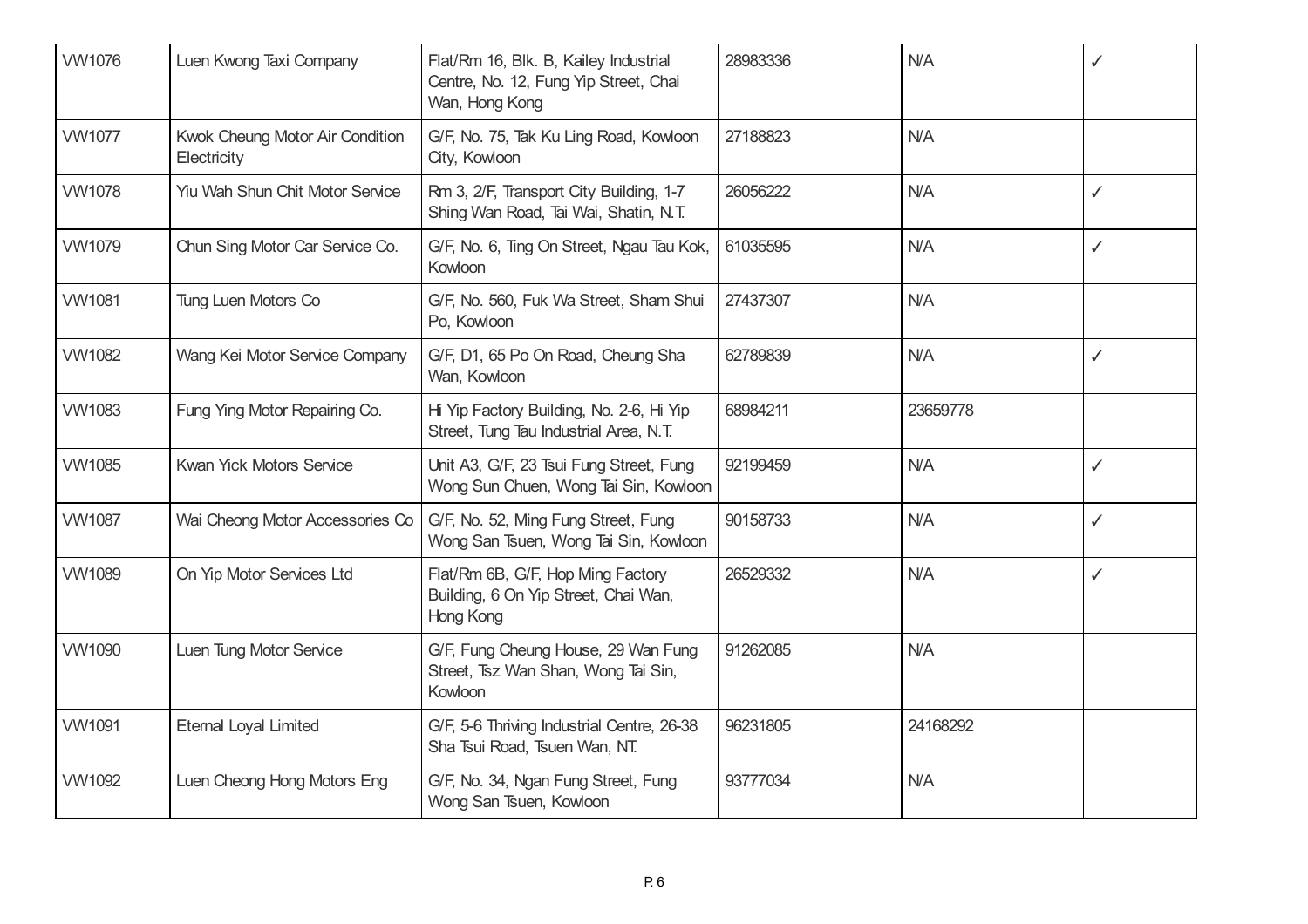| <b>VW1093</b> | Wing Wah Motors                             | G/F, Wing Yiu Building, No. 85A, Shung<br>Yan Street, Kwun Tong, Kowloon                              | 95485159 | <b>N/A</b> | ✓            |
|---------------|---------------------------------------------|-------------------------------------------------------------------------------------------------------|----------|------------|--------------|
| <b>VW1095</b> | <b>Sun Cheong Motor Services</b><br>Company | Shop 10A, G/F, Nam Hung Mansion, No.<br>23, Praya Kennedy Town, Kowloon                               | 28181782 | <b>N/A</b> |              |
| <b>VW1096</b> | Ming Wai Vehicle Service                    | G/F, No. 23, Tsun Fat Street, To Kwa<br>Wan, Kowloon                                                  | 23647160 | 25621316   | $\checkmark$ |
| <b>VW1097</b> | Chin Hing Motor Service Centre              | G/F, Tak Wen Building, No. 47-49A, Tsui<br>Fung Street, Fung Wong San Tsuen,<br>Wong Tai Sin, Kowloon | 90881521 | N/A        |              |
| <b>VW1098</b> | New Wing Sing Motor Services                | G/F, No. 47, Wan Fung Street, Fung<br>Wong San Tsuen, Wong Tai Sin, Kowloon                           | 90157694 | N/A        |              |
| <b>VW1100</b> | Man Fung Auto Limited                       | Unit 4, G/F, Kwong Sang Hong Centre,<br>151-153 Hoi Bun Road, Kwun Tong,<br>Kowloon                   | 90949591 | N/A        | $\checkmark$ |
| <b>VW1101</b> | Lau'S Car Repair Company                    | Lot 244, DD 455, Wo Yi Hop Village,<br>Shing Mun Road, Tsuen Wan, N.T.                                | 24011668 | 24222088   |              |
| <b>VW1102</b> | Lap Kwan Motor Services Centre              | Flat/Rm No.9, G/F, Yee Cheong Building,<br>Ka Lok Street, Kwun Tong, Kowloon                          | 96054702 | N/A        |              |
| <b>VW1103</b> | Chu Kong Vehicle Works Factory<br>Limited   | G/F, No. 20, On Lok Mun Street, On Lok<br>Tsuen, Fanling, N.T.                                        | 26769888 | 26769222   |              |
| <b>VW1104</b> | Hung Hing Motor Service                     | G/F, Sui Ying Industrial Building, 41F Lok<br>Shan Rd, To Kwa Wan, Kowloon                            | 95237578 | 23348123   |              |
| <b>VW1105</b> | Ive (Tsing Yi)                              | No. 20, Tsing Yi Road, Tsing Yi Island, N.T.                                                          | 24368701 | 24368643   | $\checkmark$ |
| <b>VW1107</b> | Kong Sang Motor Company                     | Shop 18, G/F, Chung Kin Building, No. 84,<br>Kok Cheung Street, Tai Kok Tsui, Kowloon                 | 27657781 | N/A        |              |
| <b>VW1108</b> | Leading Taxi Services Limited               | Shop B, G/F, Chung On Industrial<br>Building, No. 28, Lee Chung Street, Chai<br>Wan, Hong Kong        | 21173362 | 21173364   |              |
| <b>VW1109</b> | Shek Shan Taxi Services Company<br>Limited  | G/F, Kinwah Factory Building, No. 136-<br>138, Tai Lin Pai Road, Kwai Chung, N.T.                     | 61303977 | 21171722   | $\checkmark$ |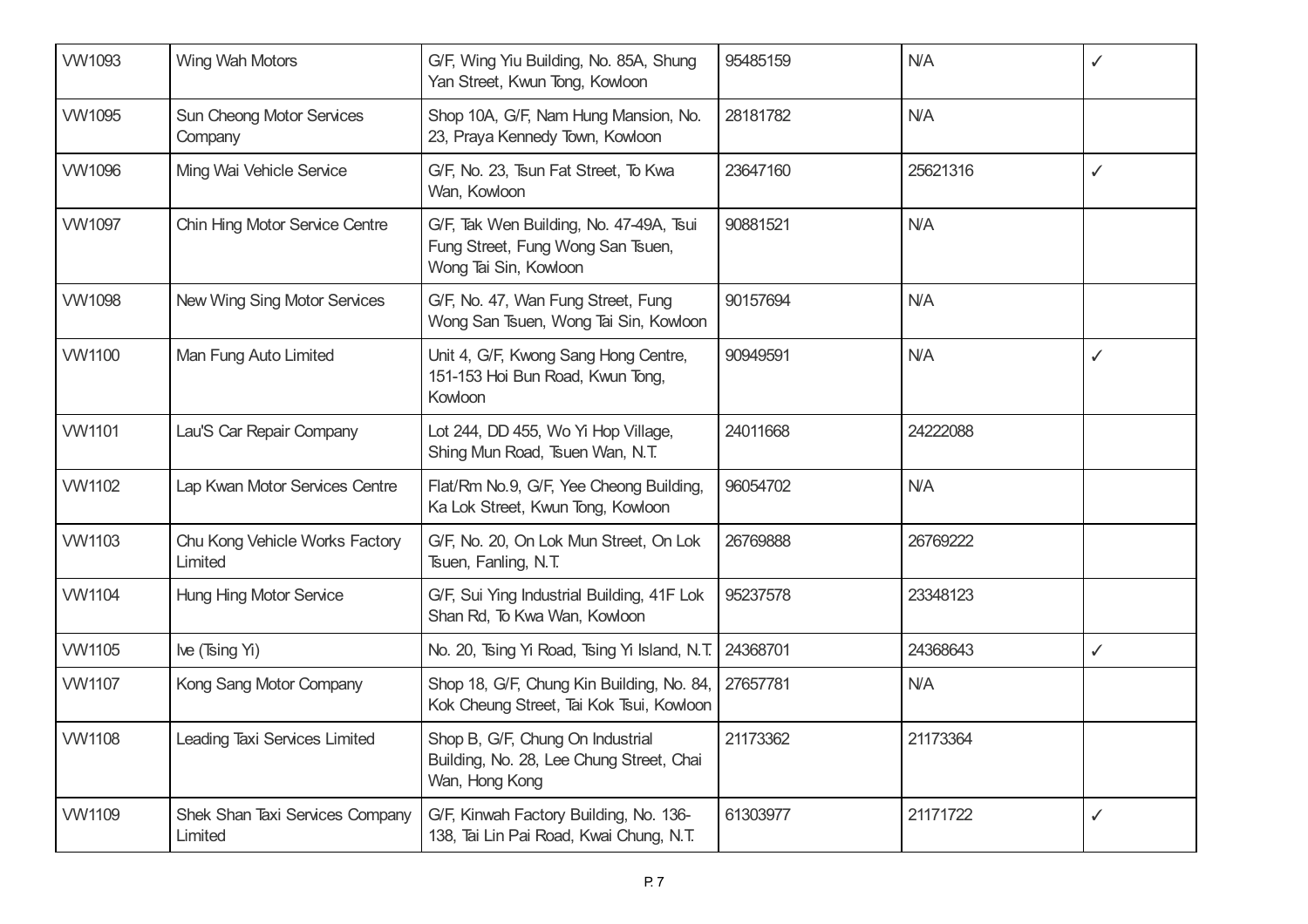| <b>VW1110</b> | Three Brothers Motor Services Ltd                          | Shop 2, G/F, No. 9 Hoi Ching Street, Sai<br>Wan Ho, Hong Kong                                                    | 94987067 | 21364270 |              |
|---------------|------------------------------------------------------------|------------------------------------------------------------------------------------------------------------------|----------|----------|--------------|
| <b>VW1111</b> | Wing Shing Auto Service                                    | No. 15 Shung Ching Sun Tsuen Tai Tong<br>Rd. (YL) C/O 2/F 322A Shui Tsiu San<br>Tsuen, Tai Tong, Yuen Long, N.T. | 24437507 | 24754077 | $\checkmark$ |
| <b>VW1113</b> | Sun Chong Sing Auto Body Works<br>Co. Ltd.                 | No. 1, 2nd Lane Yin Kong Village Castle<br>Peak Road, Sheung Shui, N.T.                                          | 26686693 | N/A      |              |
| <b>VW1114</b> | New Hop Lak Motor Services Co                              | Flat/Rm D, G/F, Yip Cheung Centre, No.<br>10 Fung Yip Street, Chai Wan, Hong Kong                                | 28983528 | N/A      |              |
| <b>VW1116</b> | Kui Hing Loong Motor Service<br>Company                    | G/F, DD118, Lot1727, Tong Tau Po Tsuen,<br>Yuen Long, N.T.                                                       | 94099382 | N/A      | ✓            |
| <b>VW1117</b> | Shun Hing Motors Ltd.                                      | G/F, No. 24 Hok Ling Street, To Kwa Wan,<br>Kowloon                                                              | 61250029 | N/A      | $\checkmark$ |
| <b>VW1118</b> | Wing Lee Motors Repair Service                             | G/F, No. 31, On Lok Mun Street, Fanling,<br>N.T.                                                                 | 26759032 | N/A      |              |
| <b>VW1120</b> | New Territories Car Service                                | DD123, LOT1053, Fuk Hi Street, Wang<br>Chau, Yuen Long, N.T.                                                     | 90777927 | N/A      | $\checkmark$ |
| <b>VW1122</b> | <b>Nonstop Motors</b>                                      | G/F, 68B Tsui Fung Street, Tsz Wan Shan,<br>Wong Tai Sin, Kowloon                                                | 23061966 | 25549996 | $\checkmark$ |
| <b>VW1123</b> | Kington Taxi Limited                                       | Shop 4, G/F, TCL Industrial Centre, No. 8<br>Tai Chung Road, Tsuen Wan, N.T.                                     | 24369366 | 24369322 | $\checkmark$ |
| <b>VW1124</b> | Wan Ming Motor Car Service Co.                             | G/F, No. 42 Ha Heung Road, To Kwa Wan,<br>Kowloon                                                                | 27203015 | 27081160 |              |
| <b>VW1125</b> | <b>Chun Wing Motors Services</b><br>Company                | Wai Kei Building, G/F, 38 Wing Hong<br>Street, Cheung Sha Wan, Kowloon                                           | 23918616 | 27444236 | $\checkmark$ |
| <b>VW1126</b> | <b>Lucky Star Motor Services</b><br><b>Company Limited</b> | G/F, Summit Industrial Building, No. 9,<br>Sun Yip Street, Chai Wan, Hong Kong                                   | 28961637 | 28967056 | $\checkmark$ |
| <b>VW1128</b> | <b>Universal Cars Limited</b>                              | LOT 3719E & 3719F6 DD104, Yuen Long,<br>N.T                                                                      | 39138911 | 24829752 |              |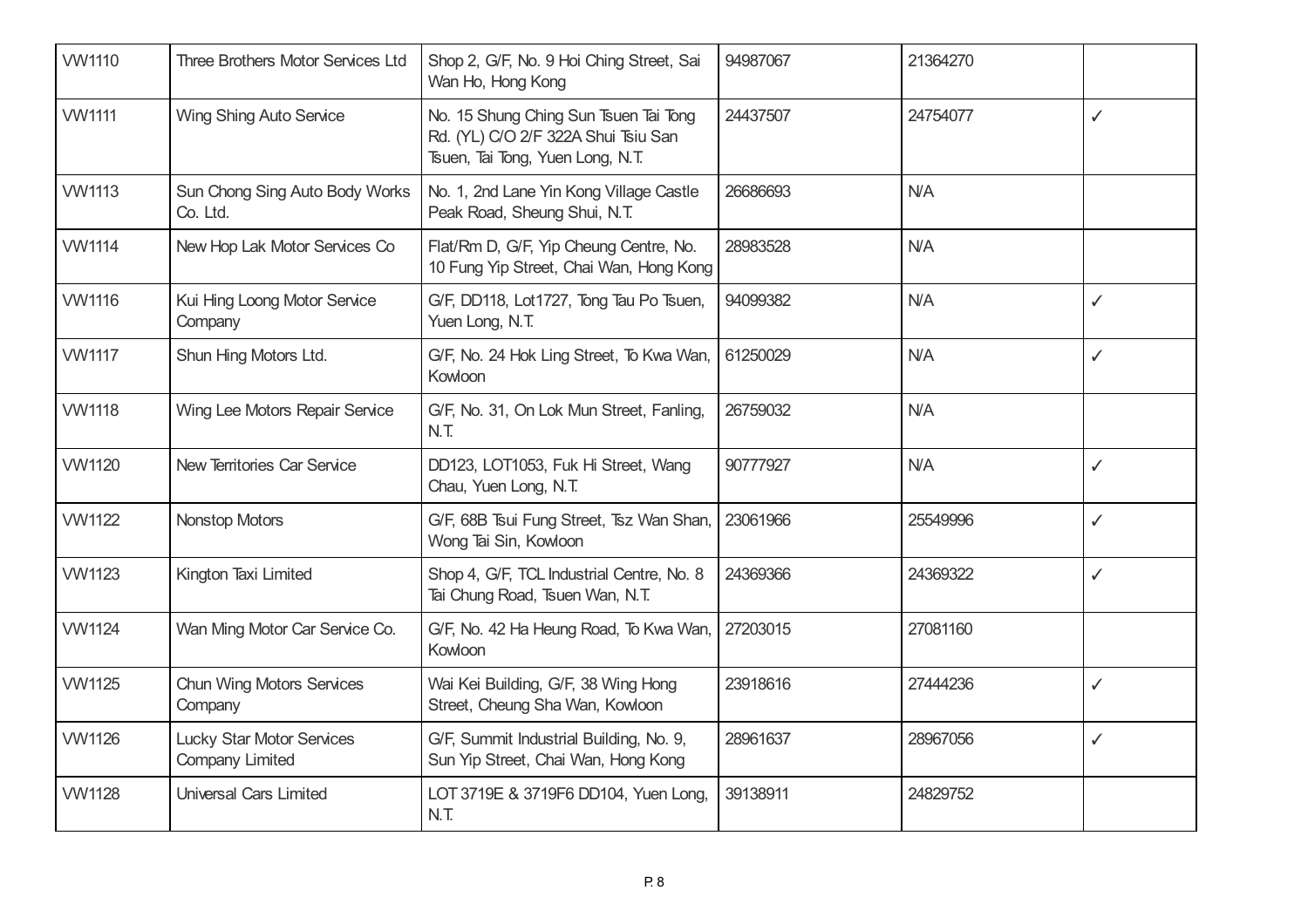| <b>VW1129</b> | <b>Southern District Motor Service</b><br>Centre Ltd.  | Flat/Rm A, BLK 1, G/F, Kingley Industrial<br>Building, No.33-35, Yip Kan Street, Wong<br>Chuk Hang, Hong Kong           | 28149978            | 25539098 | ✓            |
|---------------|--------------------------------------------------------|-------------------------------------------------------------------------------------------------------------------------|---------------------|----------|--------------|
| <b>VW1131</b> | Chu Kong Vehicle Works Fty. Ltd.                       | Blk. B, G/F, Kai Tak Factory Building, No.<br>22, Sanxhu Street, San Po Kong,<br>Kowloon                                | 24745815            | 24784437 |              |
| <b>VW1132</b> | Leungs Assets Limited                                  | SD9 Lot 28, Ma Yau Tong, Ma Yau Tong,<br>N.T.                                                                           | 27092012 / 60182502 |          |              |
| <b>VW1133</b> | Cheung Kee Motor Company                               | Flat B2, G/F, Evergreen Industrial<br>Mansion, 12, Yip Fat Street, Wong Chuk<br>Hang, Hong Kong                         | 25520508            | 25526592 |              |
| <b>VW1135</b> | <b>Amford Motor Service</b>                            | Shop T, G/F, International Industrial<br>Centre, No. 2-8, Kwei Tei Street, Fo Tan,<br>N.T.                              | 66983638            |          | ✓            |
| <b>VW1137</b> | Southern District Motor Service<br>Centre Ltd - Fo Tan | Room 7-8, G/F, World-wide Industrial<br>Building, No. 43-47, Shan Mei Street, Fo<br>Tan, N.T.                           | 26947020            | 26875851 |              |
| <b>VW1139</b> | Sky Auto Service Limited                               | G/F Shop B, 69, Bedford Street, Tai Kok<br>Tsui, Kowloon                                                                | 24682000            |          | ✓            |
| <b>VW1140</b> | U.E.E. Limited                                         | San Tin, N.T.                                                                                                           | 90360306            |          | $\checkmark$ |
| <b>VW1141</b> | Bong Kee Taxi Management                               | G/F, , No. 186, , Hai Tan Street, Sham<br>Shui Po, Kowloon                                                              | 27282585            | 27282260 | ✓            |
| <b>VW1142</b> | <b>Grandeur Motor Service Limited</b>                  | Block no.1, Koon Wah Mirror FTY (6TH)<br>Industrial Building, no. 7-9, Ho Tin Street,<br>Tuen Mun Industrial Area, N.T. | 6155 1795           |          | $\checkmark$ |
| <b>VW1143</b> | Kwong Wai Automotive Engineering                       | 4A1, DD125 Lot 1571, Tin Ha Road, Ha<br>Tsuen, N.T.                                                                     | 9266 6659           |          |              |
| <b>VW1144</b> | Wah Shing Motor Service Limited                        | Unit A, G/F, No. 162, Wai Yip Street,<br>Kwun Tong, Kowloon                                                             | 51331051            |          |              |
| <b>VW1145</b> | Chun Tat Motor Limited                                 | DD124 LOT2495RP, Tan Kwai Tsuen<br>Road, Hung Shui Kiu, N.T.                                                            | 28779198            |          |              |